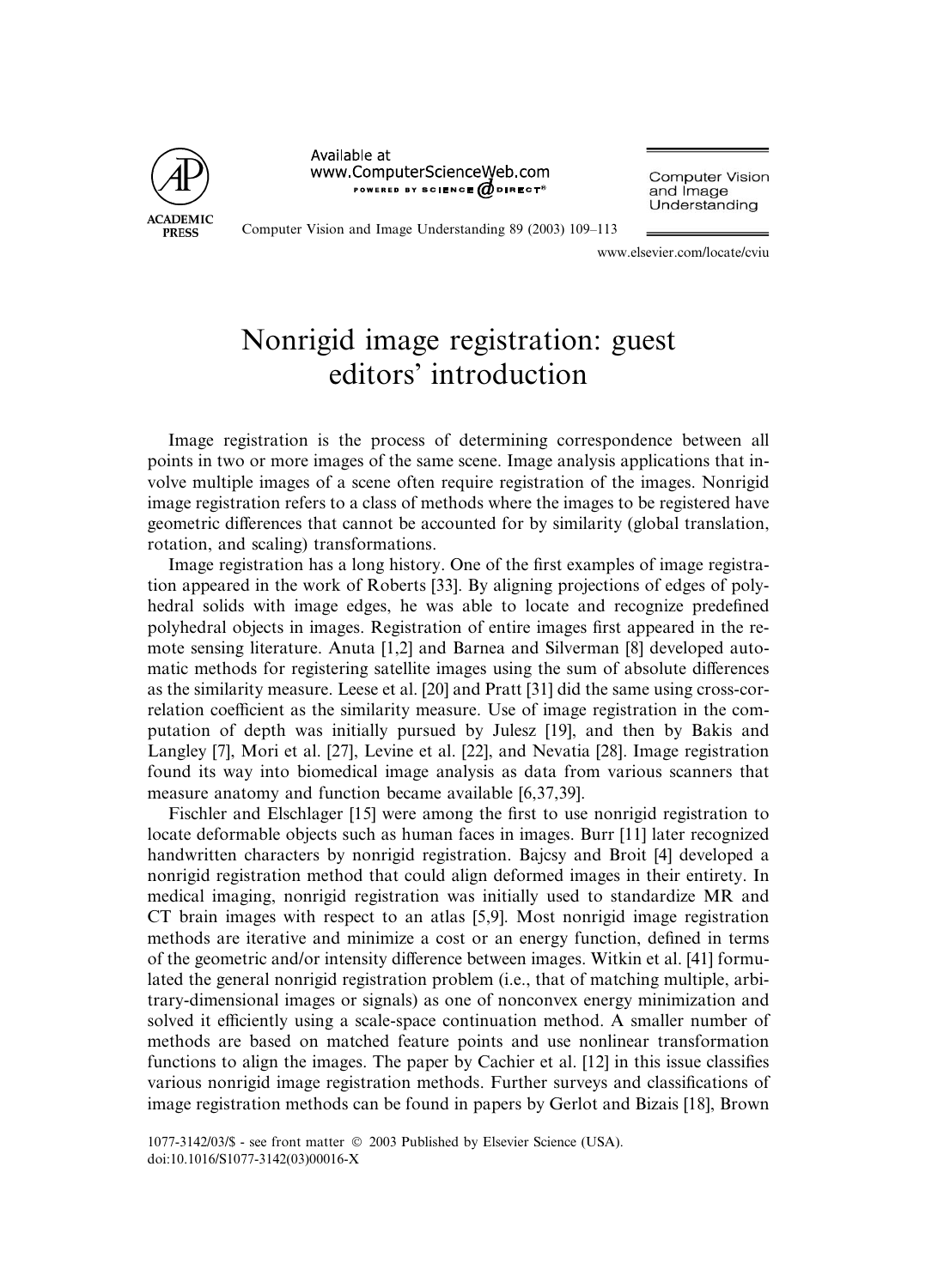[10], van den Elsen et al. [38], Maurer and Fitzpatrick [26], Maintz and Viergever [25], and Lester and Arridge [21].

Most work on nonrigid registration has used medical images, and in particular brain images. The brain is of tremendous interest because of many applications in neuroscience and neurosurgery, presenting many unique challenges. Nonrigid registration of the brain is a difficult task, but has many important applications including comparison of shape and function between individuals or groups [17], development of probabilistic models and atlases [23], measurement of change within an individual, and determination of location with respect to a preacquired image during stereotactic surgery [34].

Detailed nonrigid registration and comparison of brain images requires the determination of correspondence throughout the brain and the transformation of one image space with respect to another according to the correspondences.

There are three types of deformation which need to be accounted for in nonrigid brain image registration: (1) change within an individual's brain due to growth, surgery, or disease; (2) differences between individuals; and (3) warping due to image distortion, such as in echo-planar magnetic resonance imaging.

Deformations of type 1 represent an individual's brain changes during development, surgery, or degenerative process such as Alzheimer's disease, multiple sclerosis, or malignant disease. In the cases of growth and degenerative disease, the deformation is incremental and likely to be representable in terms of relatively small and smooth transformations. During surgery, the brain deforms or shifts due to changes in pressure, fluid loss, and other factors. This shifting is also smooth and incremental. For image-guided stereotactic surgery, the correction for this deformation must be done in real-time. Physical modeling of tissue has been used extensively for this purpose. In addition, there is a more severe deformation due to the removal of tissue (and subsequent remodeling).

Deformations of type 2 are obtained when comparing anatomy between individuals. A detailed nonrigid transformation that brings brain images from different individuals into correspondence to account for differences between the brains is required. Neuroanatomic variation between individuals is usually great, particularly in the cortex. Subcortical structures vary in shape and size between individuals in a relatively smooth manner. The cortex, however, varies greatly due to differences in folding patterns (extra and missing folds, different branching patterns, etc.), which change the shape significantly, typically requiring transformations of high flexibility and making registration quite difficult. In order to compare a group of individuals, structural variation between individuals should be accounted for by registering an atlas image to each individual's image, in order to have a common coordinate system for comparison. The field of deformation morphometry applied to medicine is seeking to build on this fundamental registration step by developing meaningful descriptions of anatomical shape derived directly from the non-rigid transformations themselves. Functional differences, as seen in corresponding functional images, can also be compared in this coordinate system.

Deformations of type 3 are obtained in magnetic resonance imaging by the imaging process [35]. For example, echo planar image (EPI) data obtained in functional imaging can exhibit severe geometric distortions. The displacements are dependent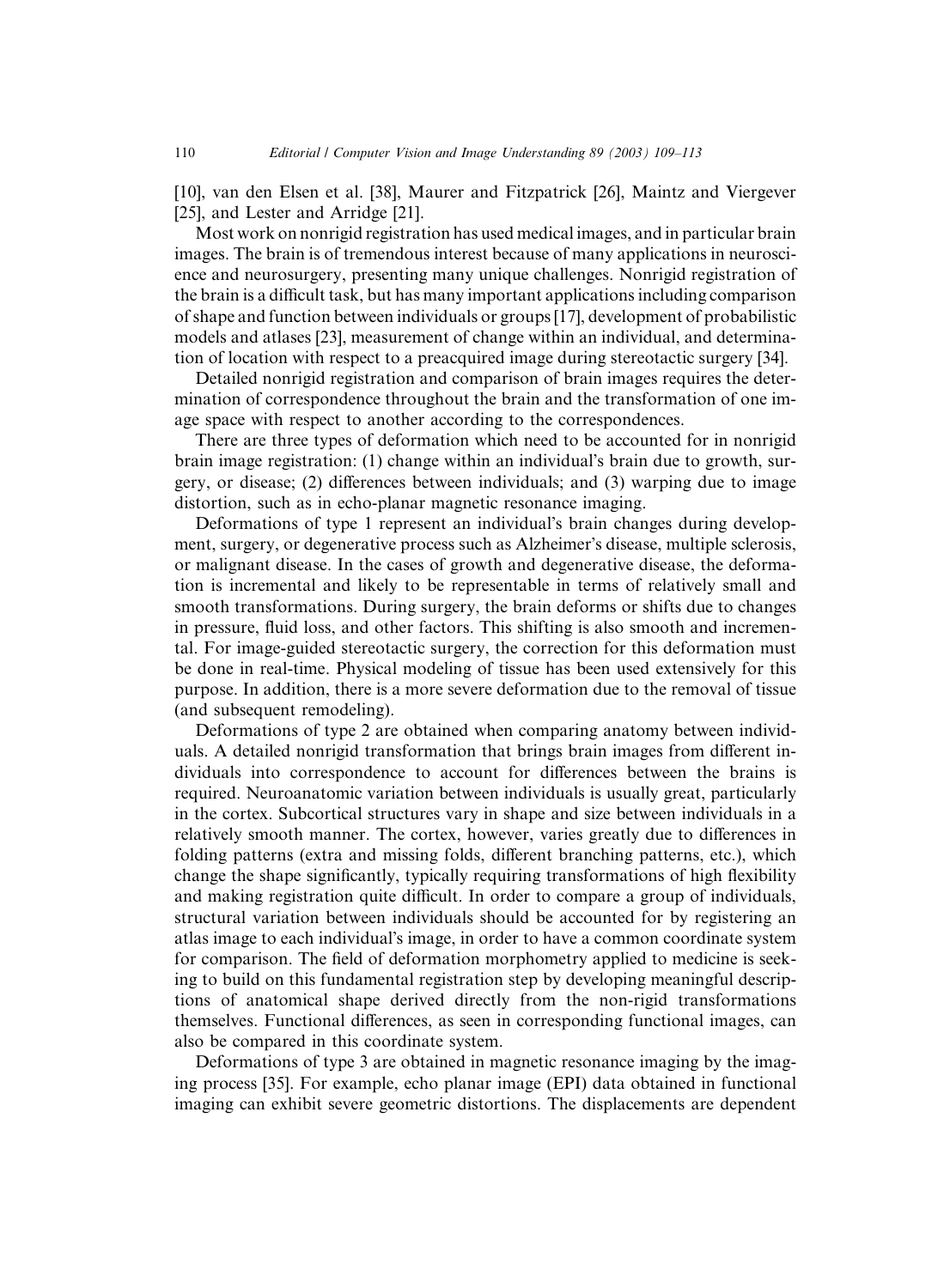on the configuration of tissue in the subject, the orientation of the subject within the scanner, and the MRI acquisition. Knowledge of acquisition physics can help constrain estimation of the deformation.

This special issue presents recent advances in nonrigid image registration are presented. Methods for matching image features and image regions are discussed in the first four papers, surface matching is covered in the next two papers, and volume matching is discussed in the last two papers. Chui and Rangarajan [13] describe a feature-matching method that is an extension of the iterative closest point (ICP) method, determining the transformation function and the feature correspondences at the same time while minimizing an energy function. Paragios et al. [30] achieve the same by first aligning the feature sets globally through chamfer matching and then estimating the local deformations by local searching. Richard and Cohen [32] find feature correspondences using image intensities in a region-matching approach. Sclaroff and Isidoro [36] discuss registration and tracking of deformable objects in videos. An object is defined by a triangular mesh and the mesh is tracked from one frame to the next by minimizing an error measure. The method is demonstrated to be robust under some occlusion, change in lighting, shadows, and surface specularity. Audette et al. [3] describe matching of brain surfaces obtained by a range scanner and by segmentation of a volumetric MR image. The surfaces are first aligned globally by the rigid ICP method and then locally through a local ICP method. Wang et al. [40] describe nonrigid registration of brain surfaces using geodesic distance and curvature measures. To register images nonrigidly, Cachier et al. [12] extend the block-matching idea used for rigid registration [14,29] to Gaussian windows for nonrigid registration. Lunn et al. [24] use a physically based tissue deformation model to nonrigidly register images by the finite element method.

The papers in this special issue also describe various applications of nonrigid image registration. While Chui and Rangarajan [13] and Paragios et al. [30] mostly use synthetic images to evaluate their methods, Sclaroff and Isidoro [36] use video images, and Richard and Cohen [32] use X-ray mammography to evaluate their work. Audette et al. [3], Cachier et al. [12], Lunn et al. [24], and Wang et al. [40] use brain images in their work. Richard and Cohen [32], Paragios et al. [30], and Sclaroff and Isidoro [36] describe registration of 2-D images; Audette et al. [3] and Wang et al. [40] describe registration of surfaces; Cachier et al. [12] and Lunn et al. [24] describe registration of volumetric images; and Chui and Rangarajan [13] discuss registration of both 2-D and 3-D images.

Although image registration has been a very active area of research for some time, and although robust rigid registration methods have been developed [16], more work in nonrigid image registration is needed. In a number of active areas, such developments go hand in hand with the fundamental issue of defining what we mean by correspondence between inherently different spatial structures, as is the case when comparing the brain anatomy of different individuals. Such issues must be addressed in the context of the descriptions and measurements required in a particular application. To register images with local geometric differences accurately, two main goals must be reached. First, a large number of feature point correspondences that reflect local geometric differences between the images to be registered must be found.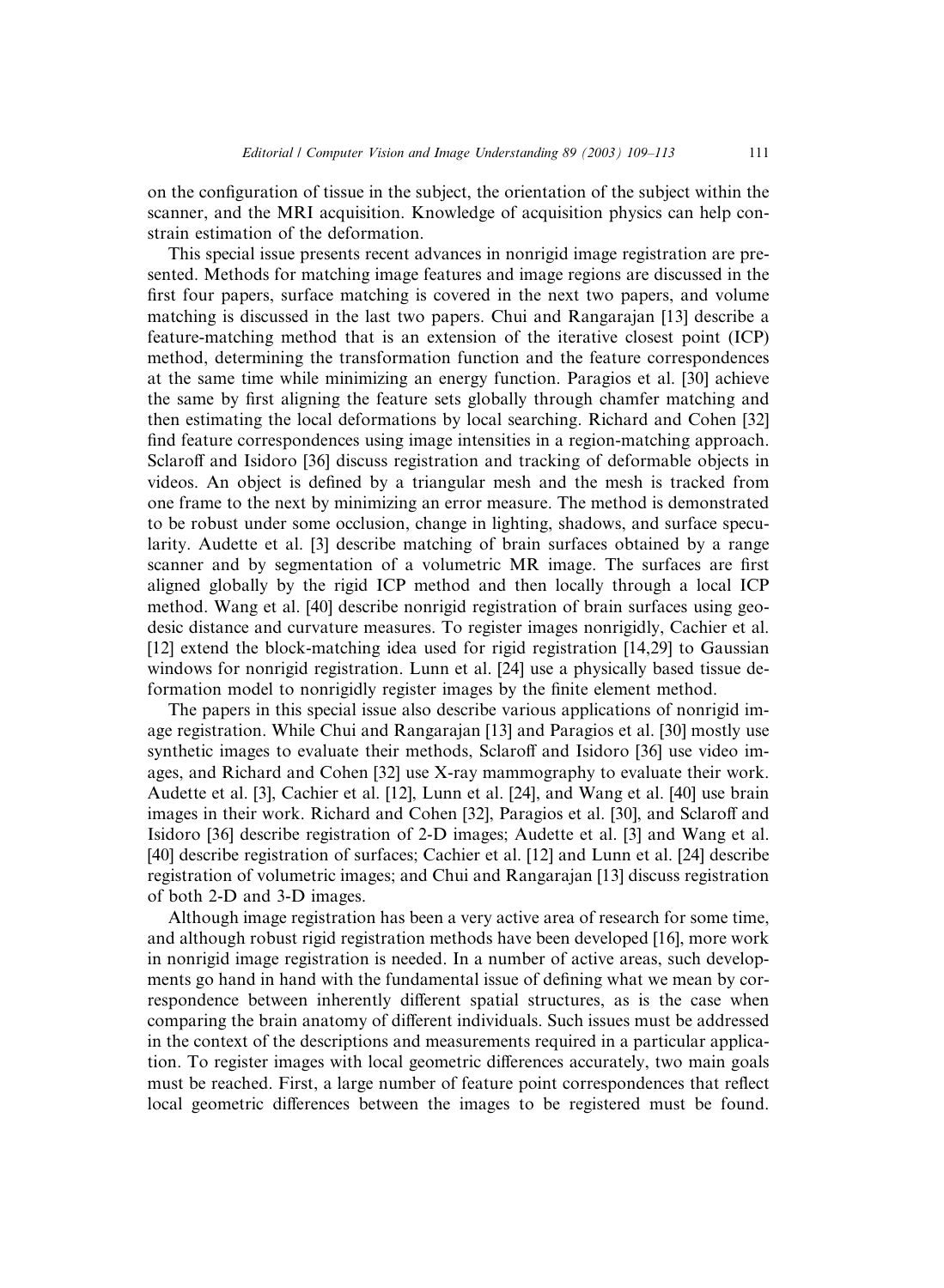Second, a transformation function should be determined that can describe and interpolate the point correspondences with a highly varying density without introducing unrealistic deformations in areas where no corresponding structures exist. Point feature detection, image similarity measures and matching techniques, as well as transformation functions that work with different image modalities, image contents, magnitude and type of geometric differences between images, are still of great interest.

This issue would not have been possible if not for the efforts of its reviewers: Ravi Bansal, Philipp Batchelor, Serge Belongie, Fred Bookstein, Hans Bosch, Fuhua Cheng, Gary Christensen, Tim Cootes, Bill Crum, Christos Davatzikos, Frank Dellaert, Corina Drapaca, Pierre Hellier, Derek Hill, Mark Holden, Anil Jain, Chandra Kambhamettu, William Kervin, Frithof Kruggel, Hava Lester, Twan Maintz, Julian Mattes, lain Matthews, Calvin Maurer, Graeme Penney, Franjo Pernus, Josien Pluim, Peter Roesch, Daniel Rueckert, Martin Satter, Stan Sclaroff, Oskar Skrinjar, George Stockman, Barnabas Takacs, Paul Thompson, Baba Vemuri, and Tony Yezzi. Their contributions are greatly appreciated.

> Ardeshir Goshtasby Lawrence Staib Colin Studholme Demetri Terzopoulos

## References

- [1] P.E. Anuta, Registration of multispectral video imagery, Soc. Photo-Opt. Instrum. Eng. J. 7 (1969) 168–175.
- [2] P.E. Anuta, Spatial registration of multispectral and multitemporal digital imagery using fast Fourier transform techniques, IEEE Trans. Geosci. Electron. 8 (4) (1970) 353–368.
- [3] M.A. Audette, K. Siddiqi, F.P. Ferrie, T.M. Peters, An integrated range-sensing segmentation and registration framework for the characterization of intra-surgical brain deformations in image-guided surgery, Comput. Vis. Image Und., this issue.
- [4] R. Bajcsy, C. Broit, Matching of deformed images, Proc. Int. Conf. Pattern Recognition (1982) 351–353.
- [5] R. Bajcsy, R. Lieberson, M. Reivich, A computerized system for the elastic matching of deformed radiographic images to idealized atlas images, J. Comput. Assist. Tomo. 7 (4) (1983) 618–625.
- [6] D.C. Barber, Automatic alignment of radionuclide images, Phys. Med. Biol. 27 (1982) 387–396.
- [7] R. Bakis, P. Langley, A method for determining the height of forest trees automatically from digitized 70 mm color aerial photographs, Proc. 7th Int. Symp. Remote Sensing of Environment (1971) 705–714.
- [8] D.I. Barnea, H.F. Silverman, A class of algorithms for fast digital image registration, IEEE Trans. Comput. 21 (2) (1972) 179–186.
- [9] C. Bohm, T. Greitz, B.M. Berggren, L. Olsson, Adjustable computerized stereotaxic brain atlas for transmission and emission tomography, Am. J. Neuroradiol. 4 (1983) 731–733.
- [10] L.G. Brown, A survey of image registration techniques, ACM Comput. Surv. 24 (4) (1992) 276–325.
- [11] D.J. Burr, A dynamic model for image registration, Comput. Graph. Image Process. 15 (1981) 102–112.
- [12] P. Cachier, E. Bardinet, D. Dormont, X. Pennec, N. Ayache, Iconic feature based nonrigid registration: the PASHA algorithm, Comput. Vision Image Und., this issue.
- [13] H. Chui, A. Rangarajan, A new point matching algorithm for nonrigid registration, Comput. Vision Image Und., this issue.
- [14] L. Ding, A. Goshtasby, M. Satter, Volume image registration by template matching, Image Vision Comput. 19 (12) (2001) 821–832.
- [15] M.A. Fischler, R.A. Elschlager, The representation and matching of pictorial structures, IEEE Trans. Comput. 22 (1973) 67–92.